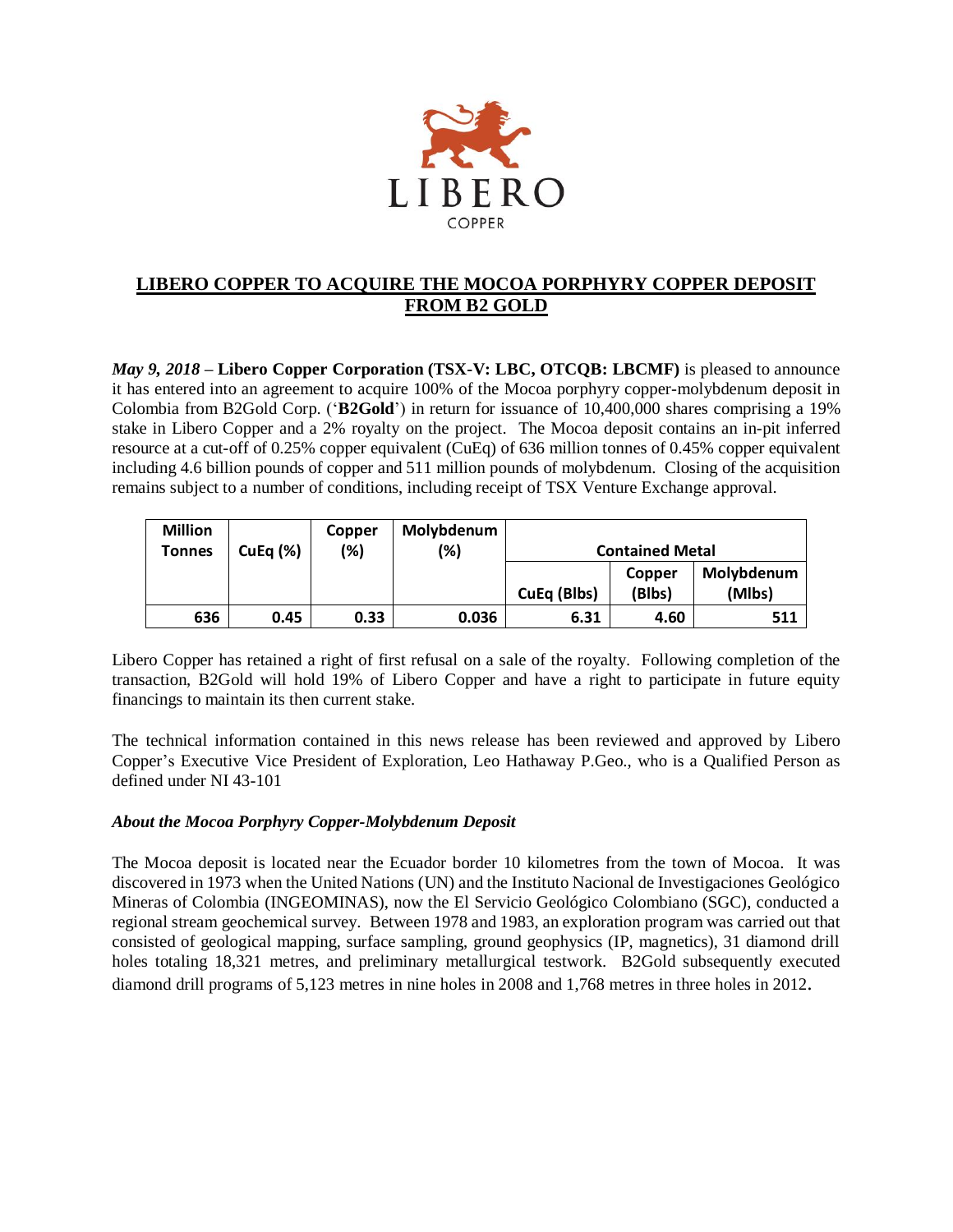### **Geology and Mineralization**

The Mocoa deposit is situated in the Eastern Cordillera of Colombia, a 30-kilometre-wide tectonic belt underlain by volcano-sedimentary, sedimentary and intrusive rocks that range in age from Triassic-Jurassic to Quaternary, and by remnants of Paleozoic metasediments and metamorphic rocks of Precambrian age. This belt hosts several other porphyry-copper deposits, such as Mirador (438 million tonnes measured and indicated at 0.61% copper and 235 million tonnes inferred at 0.52% copper)<sup>1</sup>, San Carlos (600 million tonnes inferred at 0.59% copper)<sup>2</sup> and Panantza (463 million tonnes inferred at 0.66% copper)<sup>3</sup>, located in Ecuador.

Copper-molybdenum mineralization is associated with a dacite porphyry intrusion of Middle Jurassic age emplaced into andesitic and dacitic volcanics. The Mocoa porphyry system exhibits a classical zonal pattern of hydrothermal alteration and mineralization, with a deeper central core of potassic alteration overlain by sericitization and surrounded by propylitization. Mineralization consists of disseminated chalcopyrite, molybdenite and local bornite associated with multiphase veins, stockworks and hydrothermal breccias. The Mocoa deposit is roughly cylindrical, with a 600 metres diameter and thicknesses that range from 250 metres to 350 metres. High-grade copper-molybdenum mineralization continues to depths in excess of 1,000 metres.

## **Metallurgy**

Four drill core composites, representing different rock and mineral types, and a bulk composite of all these samples were processed at Dawson Metallurgical Laboratories in Murray, Utah in 1984 by the UN and INGEOMINAS. Standard grinding and flotation tests were completed. A bulk copper-molybdenum flotation concentrate was processed to produce copper and molybdenum concentrates. The copper concentrate had a grade of 24% copper with a recovery of 86% and the molybdenum concentrate had a grade of 55% molybdenum with a recovery of 83%. Both concentrates were clean with no deleterious elements.

### **Mineral Resource Estimate**

A review of the sample collection and analysis practices used during the various drilling campaigns indicates that this work was conducted using generally accepted industry procedures. Portions of the data have been validated using several methods, including visual observations and comparisons with the assay results, and direct comparisons with assay certificates. Only the sampling programs conducted by B2Gold (in 2008 and 2012) were monitored using a QA/QC program that is typically accepted in the industry. Similarities between data of all drilling campaigns (location, style, and tenor) suggest that there is no reason to question the results from the earlier drill programs.

The mineral resource estimate was generated from drill hole sample assay results for copper and molybdenum, and qualitative geological (core logging) information. All available drilling data were loaded into MineSight® and the initial, variable-length sample data were composited to 1.5 metre intervals. Statistical analysis shows that lithology, alteration, oxidation, and the presence of stockwork zones do not control the distribution of mineralization at Mocoa. As a result, a probability shell approach, based on a threshold grade of 0.1% copper, was used to provide a domain that segregates mineralized from unmineralized rocks. The resulting shell represents areas where there is a  $>50\%$  probability that the grade

 $\overline{a}$ <sup>1</sup> Technical Report: "Mirador Copper-Gold Project 30,000 TPD Feasibility Study" dated effective April 3, 2008

<sup>2</sup> Technical Report: "Preliminary Assessment Report Panantza & San Carlos Copper Project" dated effective October 30, 2007

<sup>3</sup> Technical Report: "Preliminary Assessment Report Panantza & San Carlos Copper Project" dated effective October 30, 2007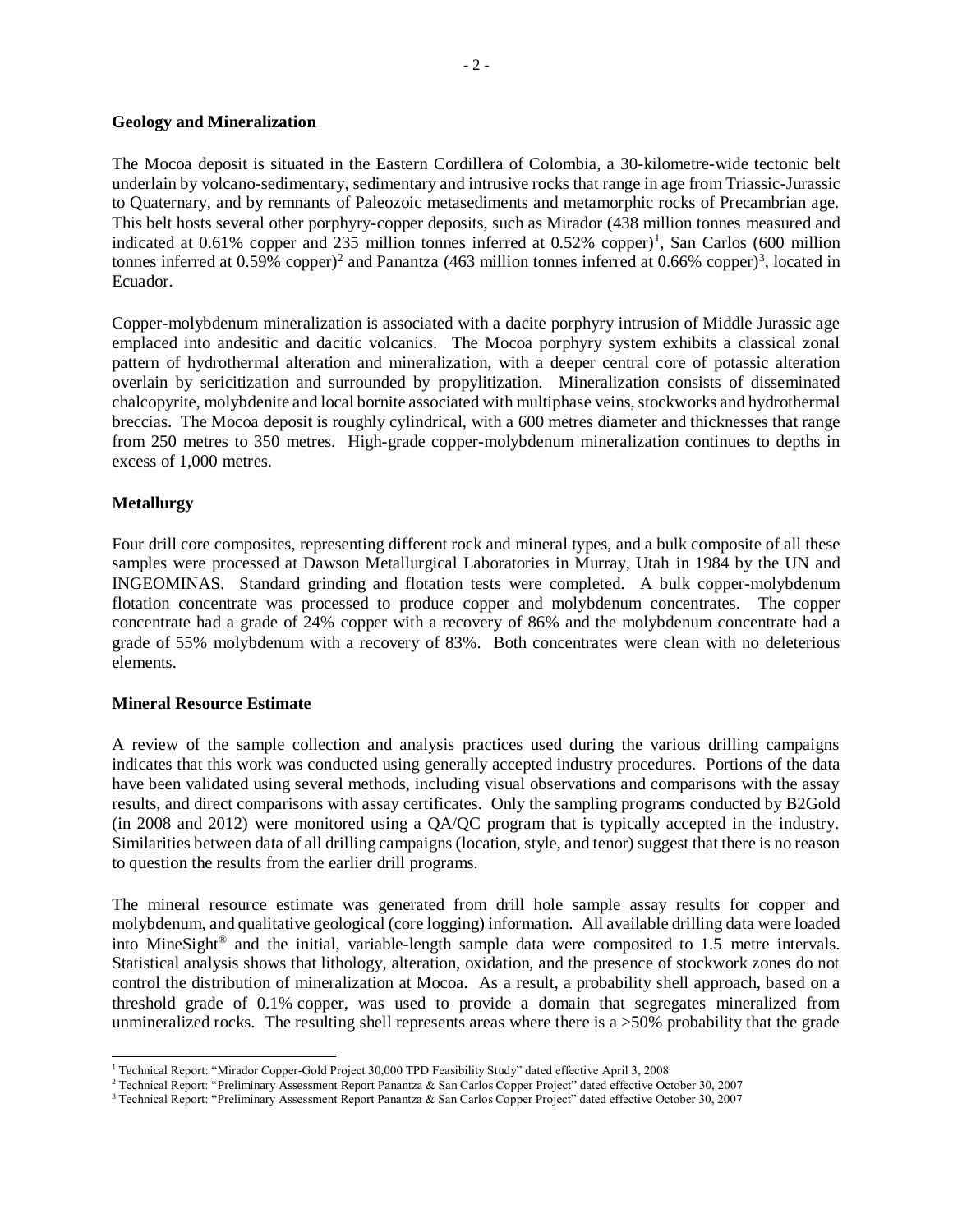will be greater than 0.1% copper. Because the drilling remains "open" to mineralization in three directions, the limits of the probability shell are not bound by sample data, but, instead, by a distance of 250 metres from a drill hole.

Grade estimates have been made using ordinary kriging into a model with a nominal block size of  $10\times10\times5$ metres (L×W×H). Potentially anomalous outlier grades have been identified and their influence on the grade models are controlled during interpolation through the use of top-cutting and outlier limitations resulting in a 1% reduction in contained copper and a 1.5% reduction in contained molybdenum. An average density of 2.7  $t/m<sup>3</sup>$  was used to calculate resource tonnage. The results of the modeling process have been validated using a series of visual and statistical methods, the results of which indicate that the resource model is an appropriate estimation of global resources based on the underlying database.

Due to the polymetallic nature of the deposit, mineral resources were presented on a copper-equivalent (CuEq) basis (CuEq = copper % + (molybdenum %  $\times$  3.33)). Assuming a price of \$3/lb copper, \$10/lb molybdenum and the projected operating costs of \$2.50 per tonne mining, \$10 per tonne processing and \$2 per tonne general and administration costs, the base case cut-off grade of the mineral resource is estimated to be 0.25% CuEq. There are no adjustments to account for dilution or recovery in the estimate of mineral resources. Table 1 summarizes the in-pit mineral resource estimate at a series of cut-off limits for comparison purposes.

|         | <b>Million</b> |            | Copper | Molybdenum |                        |                  |                      |
|---------|----------------|------------|--------|------------|------------------------|------------------|----------------------|
| Cut-off | Tonnes         | CuEq $(%)$ | (%)    | (%)        | <b>Contained Metal</b> |                  |                      |
| (CuEq%) |                |            |        |            | CuEq (Blbs)            | Copper<br>(Blbs) | Molybdenum<br>(Mlbs) |
| 0.15    | 721            | 0.42       | 0.31   | 0.035      | 6.68                   | 4.85             | 550                  |
| 0.20    | 683            | 0.43       | 0.32   | 0.035      | 6.54                   | 4.77             | 530                  |
| 0.25    | 636            | 0.45       | 0.33   | 0.036      | 6.31                   | 4.60             | 511                  |
| 0.30    | 553            | 0.48       | 0.35   | 0.039      | 5.81                   | 4.24             | 470                  |
| 0.35    | 433            | 0.52       | 0.38   | 0.042      | 4.96                   | 3.62             | 405                  |
| 0.40    | 330            | 0.57       | 0.41   | 0.047      | 4.12                   | 2.99             | 342                  |
| 0.45    | 259            | 0.61       | 0.44   | 0.051      | 3.47                   | 2.50             | 293                  |
| 0.50    | 201            | 0.65       | 0.46   | 0.056      | 2.87                   | 2.04             | 248                  |
| 0.55    | 148            | 0.69       | 0.49   | 0.061      | 2.26                   | 1.60             | 200                  |
| 0.60    | 106            | 0.74       | 0.52   | 0.067      | 1.73                   | 1.21             | 156                  |

#### **Table 1: Sensitivity of Inferred Mineral Resource at Mocoa**

The Technical Report authored by Michel Rowland Brepsant, FAusIMM, Robert Sim, P.Geo., and Bruce Davis, FAusIMM, all independent "qualified persons" as defined by Canadian Securities Administrators *National Instrument 43-101 Standards of Disclosure for Mineral Projects*, will be available on sedar.com within 45 days.